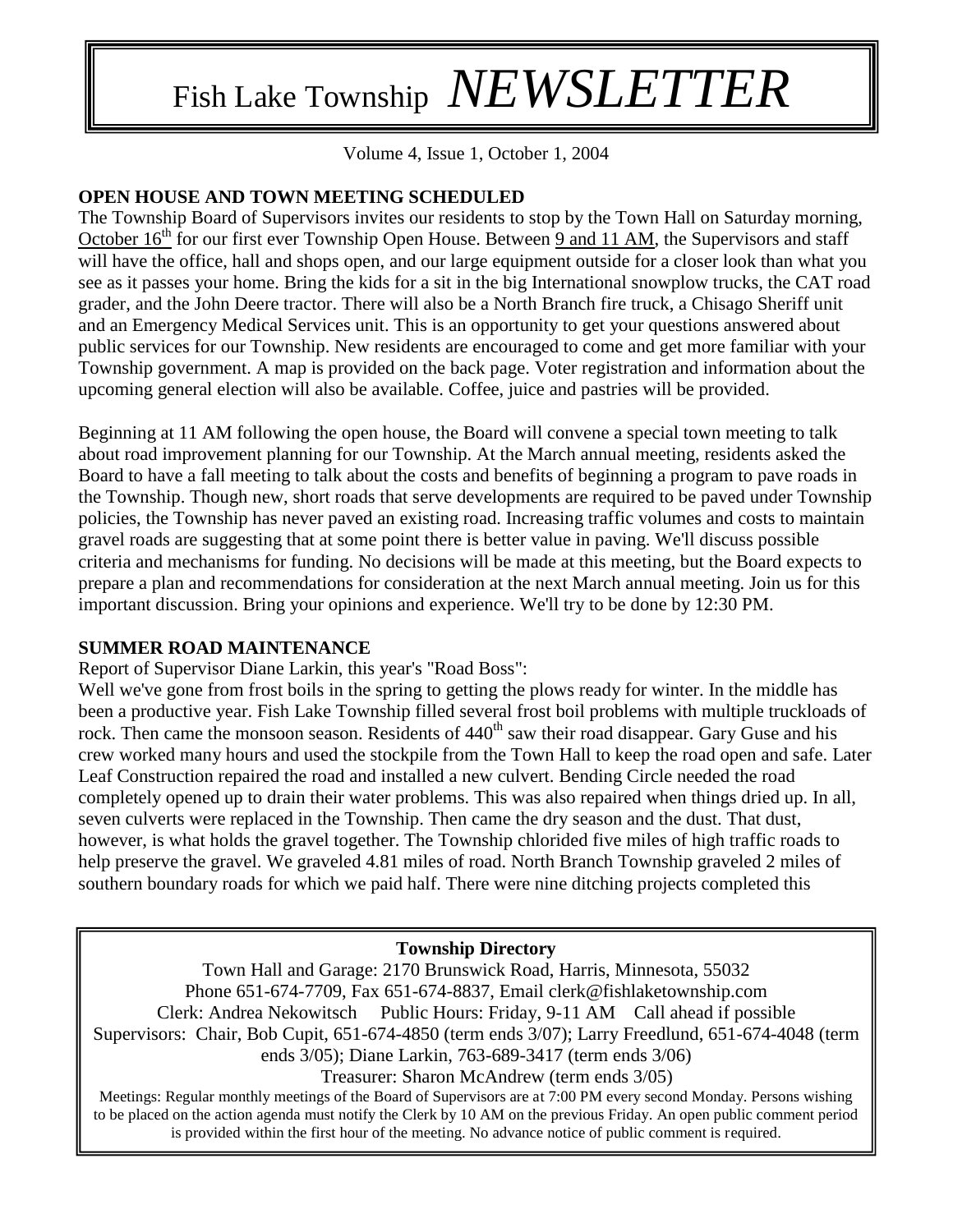summer. Hydroseeding appears to be the way to establish ground cover on the steep backslopes. Manual broadcast works for the majority of the ditches. (NOW TO KEEP THE 4 WHEELERS, 2 WHEELERS, AND ATV'S OUT OF THE DITCHES!!!!) Gary is grading and Doug Rogers is mowing the ditches. Pat Devine is taking care of the Hall grounds and we're all getting ready for the Open House.

# **COUNTY LAND USE DISCUSSIONS**

The Chisago County effort to update its comprehesive plan continues, with completion of the first phase of steering committee review. The township's Board chair serves on the steering committee along with representatives from across the county. This advisory group will not meet anymore. The report of the steering committee now goes to the County Planning Commission, which will integrate land use issues with other county plans for transportation, water, wastewater, parks/recreation and overlay districts (St. Croix and Sunrise Rivers). A main sticking point for the steering committee was whether to suggest an increase in the minimum lot size in the agricultural zone from the current 5 acres. A change to a 10-acre minimum was discussed but no agreement was reached. It is uncertain whether the County Planning Commission or the County Board will consider this further. The focus of the advisory group's report was to take a fresh look at the 1995 land use plan and come up with broad goals and policy recommendations that address development pressure and quality of life that residents expect. The report should be available on the County's Environmental Services webpage by mid-October. Watch for articles and notices of future meeting dates in the local papers if your interested is seeing how this plays out. It is important to know that the revised comprehensive plan is a set of guidelines that will inform a later effort to revise the county's zoning ordinances.

## **SNOWPLOWING POLICY**

The Township's snowplowing policy is posted on our website at [www.fishlaketownship.com.](http://www.fishlaketownship.com/)

## **TOWNSHIP LAKE ACCESSES**

The Township has owned and minimally maintained two boat launches for many years, on Little Horseshoe Lake and Robour Lake. Conflicts have arisen that have required the Board to look at whether and how these will be maintained in the future. We are reviewing a number of options, but currently are making no changes.

# **NEW SUBDIVISION DEVELOPMENT**

Two new developments are underway in the Township. Prairie Ponds will have 17 lots (minimum five acres) and four parcels (minimum 20 acres) along North Pine and Amery. Goose Lake Meadows is 9 lots and 6 parcels along County Rd. 8 and  $457<sup>th</sup>/460<sup>th</sup>$ . No new roads are required.

# **FIRE PROTECTION**

The Board continues to work with the North Branch Fire Department to get a standpipe installed at the Big Horseshoe Lake public landing. This would provide a local year-round source of water for pumper units. Currently multiple water hauls have to made from points outside the Township. We're told that this may help improve the fire service rating for our area and reduce insurance premiums.

As we approach the heating season, residents are reminded of the safety benefits of proper maintenance of furnaces and chimneys. Costs for fire service are based on the number of fire calls to our Township, so we can individually help by taking reasonable precautions. We have a higher incidence of calls in the fall and spring when brush and grass fires get out of control. Please follow the burning rules and use extra care.

# **NOVEMBER GENERAL ELECTION**

Fish Lake, along with Nessel and Rusheba Townships, make up Chisago County District 5 and will vote for a County Commissioner seat in the November 2 general election. The two candidates have been invited to provide a statement here. Both plan to attend our Open House on October 16 at the Hall.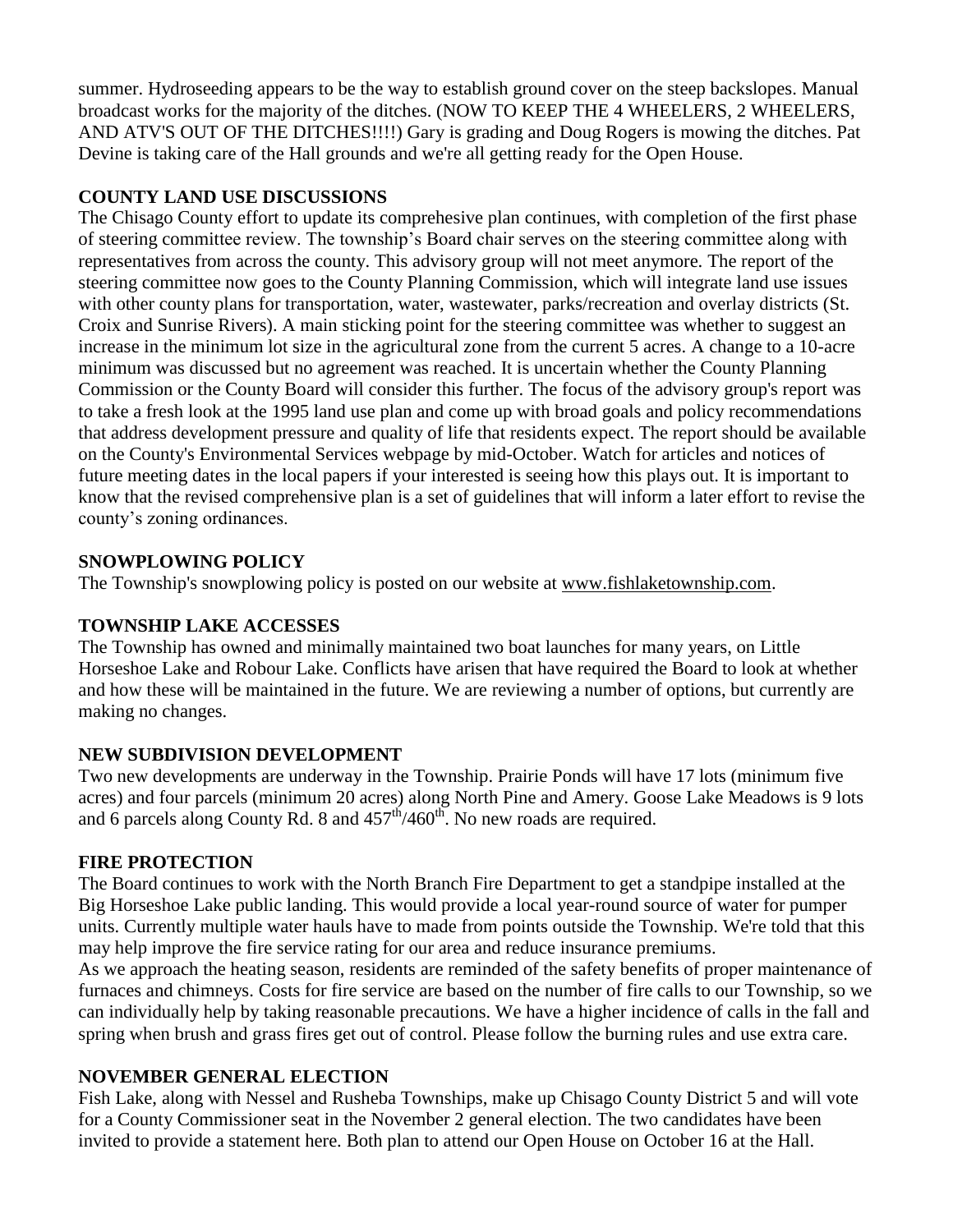Mike Robinson

I want to thank you for giving me the opportunity to serve you for the last four years as County Commissioner. I made one promise to you then as I do now and that is that I will try to do the best I can. One of my goals has been to pave all the county roads. Over the last four years we have paved Co. Rd. 65, Co. Rd. 60, Co. Rd. 63, and also half of Co. Rd. 10 from downtown Harris around the lake to Stark. We have made progress, but, as all of you know, Co. Rd. 62 and a section of Co. Rd. 61 is in need of great repair. As of now all of the roads in Fish Lake Township are paved except those two (61 and 62). My goal is to get both of those paved as soon as possible. When that happens it will be a happy day. I voted against two of the major resolutions over the last two years. One was the \$6.5 million library bond. All three of the new libraries will be built in the southern half of the County. Also at a time with major cuts in our state aid. The taxpayers deserved better. The other motion I voted against was the late night resolution to put a building moratorium on thousands of acres. The moratorium vote was taken without being on the agenda and no prior public knowledge of it. It was bad government at its finest. Also it showed no respect to the landowners and farmers who built this county.

I'm on twenty different committees covering a wide range of topics. I have tried to do the best I can. If reelected I will represent you well. If I don't get to see you as I go door to door, give me a call at 320-358- 3223. Thanks again to all of you. Mike Robinson, PO Box 23, Rush City, MN 55069.

### Bob Carter

Hello Residents of Fish Lake Township

One of the reasons I started the Fish Lake Newsletter was that it was a way to get information out to our residents. I'm running against Mike Robinson for the County Commissioner. I asked Board Chairperson Cupit if Mike and I could write something for the Newsletter.

I'm asking for a lot of support from the people in Fish Lake Twp. I feel that we accomplished a lot of good during the 6 years I was on the Town Board. We made a lot of changes in methods and policies and I'm proud that the current Board chooses to use and improve on the changes that were made.

Roads continue to be a concern, but the issue that has come up most often while talking with people is their frustration with the County's Zoning Policies. Equally important are the concerns of our senior citizens, public safety, and quality of life issues. The rapidly growing problem of Meth, which seems to be more of a rural thing, continues to demand a lot of attention.

It is my opinion the County has neglected to stay current in many areas. Now the challenge will be to get our infrastructure and service capabilities up to the level they should be at without simply raising taxes. I'm certain this can be done if we have positive, proactive leadership. I'm also certain there are solutions, we just need to do the research and see the bigger picture.

I would appreciate your support and would like an opportunity to discuss these and any other issues that you may have a question or concern about.

Please call me at  $651 - 674 - 8790$  or E-Mail me at bcarter 817@aol.com **Please remember to vote on Nov.2, it is not only a responsibility, it is a privilege** !!!!

# **ADDRESS CORRECTION REQUEST**

We want to keep our mailing list for newsletters as current as possible. If residents would like to make a change in your address or know of someone who should be receiving the newsletter but is not, please inform Andrea with a phone message or email to clerk@fishlaketownship.com.

| <b>Representing Fish Lake Township</b> |  |  |
|----------------------------------------|--|--|
|----------------------------------------|--|--|

| Federal      | US Congress, District 8, James Oberstar                                                                                  |
|--------------|--------------------------------------------------------------------------------------------------------------------------|
| <b>State</b> | Minnesota Senate, District 17, Sean Nienow (Cambridge)                                                                   |
|              | Minnesota House, District 17A, Rob Eastlund (Cambridge)                                                                  |
| County       | Board of Commissioners, District 5, Mike Robinson (Rush City)<br>Planning Commission, District 5, Craig Mold (Rush City) |
|              |                                                                                                                          |